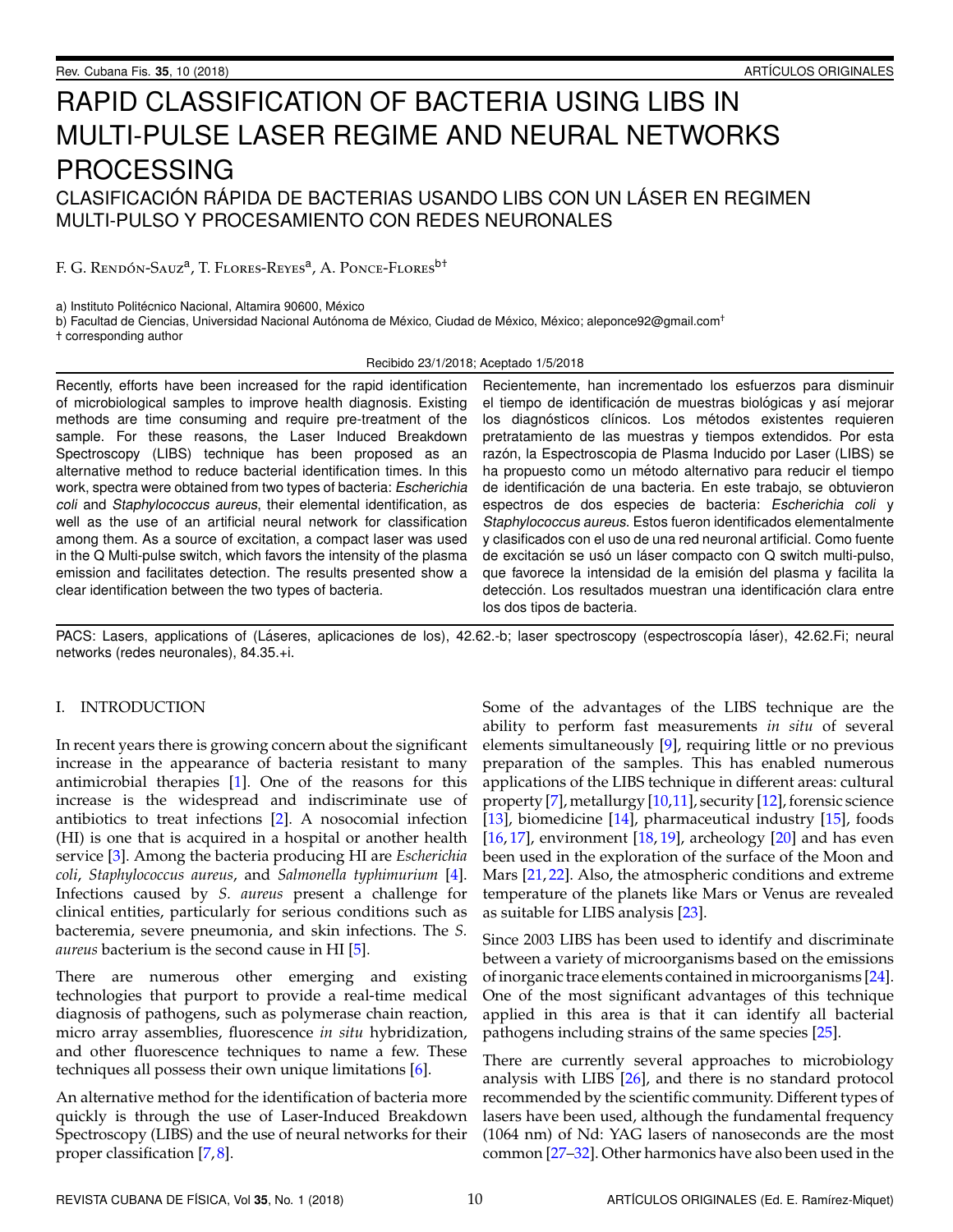near infrared using Ti: sapphire femtosecond lasers [\[33\]](#page-4-12). The motivation of these studies is to evaluate the ability of LIBS to provide rapid identification, when compared with traditional methods of bioanalysis, by benefiting from the possibility of combining with chemometric methods to increase the performance of the technique.

Artificial Neural Networks (ANN) works are those in which only a partial regression analysis is used for difference of least squares or classifiers. In some cases the correlation of their results was of 85 % [\[25,](#page-4-8) [34,](#page-4-13) [35\]](#page-4-14). Other studies [\[30,](#page-4-15) [31\]](#page-4-16) have shown that ANNs have promising potential for classifying and predicting bacterial samples at the genus level with a high degree of accuracy. In the present paper, we show the classification of two types of bacteria: *Escherichia coli* and *Staphylococcus aureus*, through the use of a LIBS system with a compact multi-pulse and portable laser [\[36\]](#page-4-17). The artificial neural network used is easily programmable, with six input neurons and one output neuron, which facilitates the understanding of the results.

#### II. METHODOLOGY

#### *II.1. Preparation of samples*

Samples of *Escherichia coli* and *Staphylococcus aureus* are second growth ATCC reference strains. These were cultivated with the streak technique and left to incubate for 24 hours. The samples were separated from the growth agar with a sterilized handle into a glass holder and allowed to dry for 15 minutes, this resulted in a rounded speck of around 5 mm thick. This was to remove the bacterium from the medium and thus ensure ablation of only bacterial sample, which was solid to avoid the effect of spattering caused by the agar and its possible spectral interference during the process of ablation.

#### *II.2. Experimental Installation*

The LIBS installation consisted of a Nd:YAG laser emitting in multipulse mode with Q: Passive switch, emitted with a wavelength of 1064 nm (Bralax, Mexico).The laser beam was directly impacting on the sample being focused with a lens with 5 cm of focal length. It is important to take into account the dimensions of this laser,  $14 \times 6 \times 4$  cm, which makes it an extremely compact and inexpensive plasma excitation medium, since the price of the device is less than \$5000. The samples were placed so that their surface coincided with the focus of the lens. The impact of laser pulse on the surface ablates a certain amount of material and generates a plasma, the emission of which is transmitted to an Ocean Optics USB4000 spectrometer using a P600-1-SR optical fiber. The spectrometer has an optical resolution of 0.3 nm with a spectral range of 200-900 nm. Its reading begins upon receiving the signal from a photodetector model PDA10A (Thorlabs Inc., USA) which in turn sends the electrical signal once it detects the emission of the laser pulse. The spectrometer information is transmitted and processed on a computer using Spectra-Suite software to obtain spectra,

which were stored in plain text format. Fig. [1](#page-1-0) shows the diagram of the experimental installation.

<span id="page-1-0"></span>

Figure 1. LIBS setup.

The final experimental conditions were: laser energy 450 mJ; Spectrum capture delay set by 0.5  $\mu$ s spectrometer software; Distance between the optical fiber and the sample of 1.7 cm; Focal length of 6.5 cm and time between shots of 1 minute.

The emission of the laser consists of a sequence of 6 pulses with a separation between them of 40 to 60  $\mu$ s, which generates a new material extraction at each pulse. Due to the separation between pulses, the captured emission is not associated to a plasma re-excitation, but to the contribution of several processes of ablation and emission, independent of each other, the sum of which contributes to the improvement of the signal of Intensity-noise [\[34\]](#page-4-13).

#### *II.3. Obtaining and processing of spectra*

From a total of 6 different samples (3 per bacterium) in the above conditions, a total of 106 spectra were captured (53 per sample); 50 for training and three for use in the neural network.

For the chemometric analysis, spectral range was reduced from 300 nm to 800 nm because no relevant information was found outside this range. Then, an internal normalization was made taking the line 656.3 nm as the standard since it is found fin both samples. This normalization was done to reduce fluctuations in the spectral intensities between shots.

#### *II.4. Identification of spectral lines*

Frequently, in LIBS the measurements are obtained by an averaged set of spectra produced by several laser pulses. The average of consecutive spectra will produce weak values in the signal-to-noise ratio. The spectra of each sample were averaged over a single spectrum with the following ratio

$$
I = \frac{I_1 + I_2 + \dots + I_{n-1} + I_n}{n},
$$
\n(1)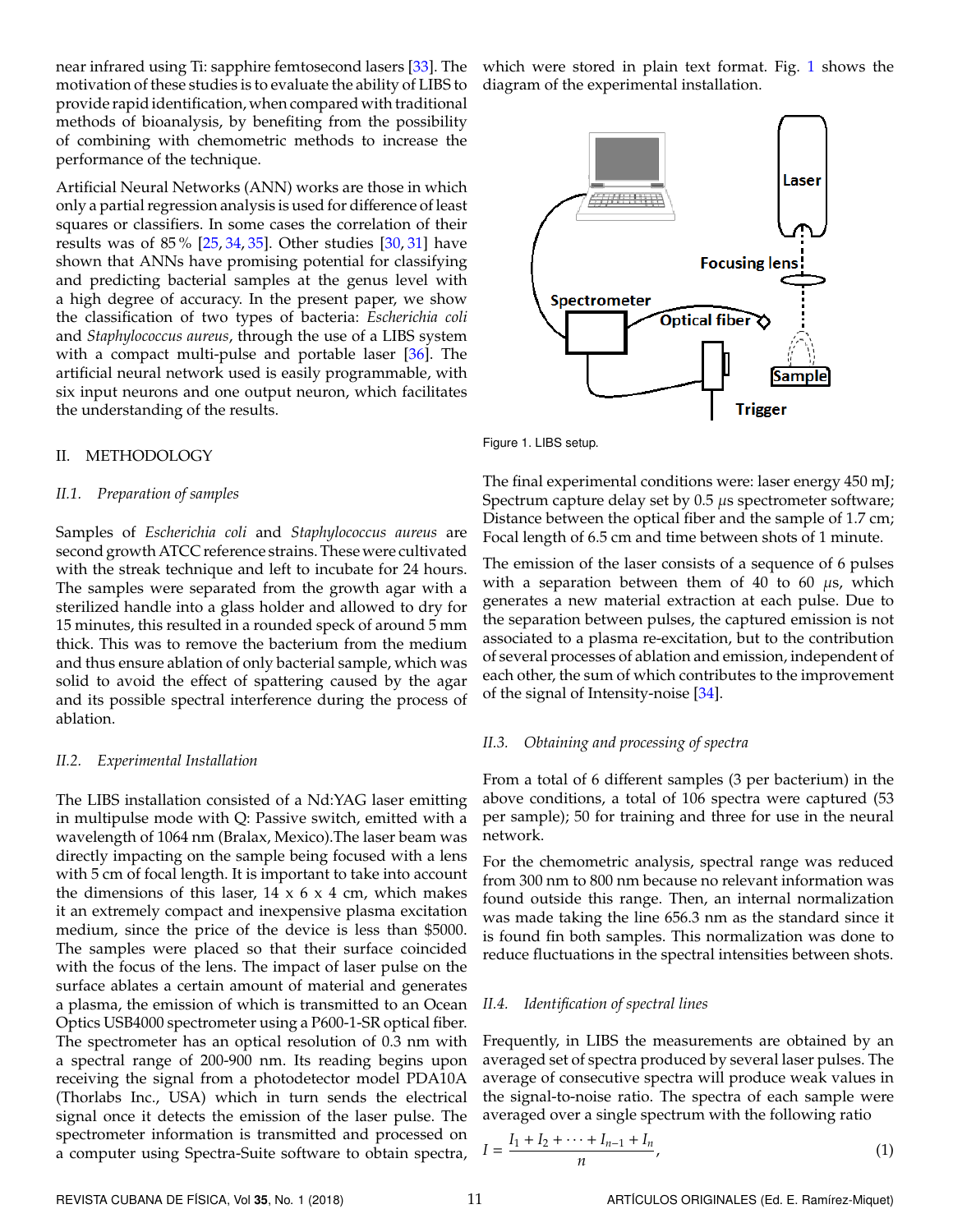where *I* is the average intensity associated with a wavelength,  $I_n$  is the intensity associated with a wavelength of a single shot spectrum and *n* the number of spectra obtained.

The identification of spectral lines was performed with reference to the National Institute of Standards and Technology [\[35\]](#page-4-14) and United States Army Research Laboratory databases [\[36\]](#page-4-17).

#### *II.5. Artificial Neural Network*

A major component analysis was performed to see that despite the internal differences between the spectra types, there were no similarities with the opposite bacteria. The average spectra were subtracted so that the differences were noticeable and thus to be considered as input neurons in the neural network.

The neural network was programmed in Matlab r2010b. The network contains: six neurons in its entrance layer; 50 neurons in the hidden layer, which allow the creation of weights and thresholds for a better development of the training; only one neuron in its exit layer, in order to give results of type 0 and 1.

#### *II.6. Principal Component Analysis*

PCA is a technique that finds combinations of many variables, called principal components; these components are accountable for most of the variance, thus finding trends within the data. The results from PCA are usually showed with a graph that relates variation in the samples, called score plot [\[37\]](#page-4-18).

### *II.7. RESULTS AND DISCUSSION*

Fig. [2](#page-2-0) is the average spectrum of the 50 spectra corresponding to the *S. aureus* sample. Both elemental peaks and recombination bands are observed. Some of the characteristic peaks are Ca (393.36 nm, 396.84 nm), H (486.13 nm, 656.3 nm), N (499.9 nm), Li (610.54 nm, 670.79 nm), K (766.49 nm, 769.89 nm), Nm (589.59 nm) and O (777.2 nm).

<span id="page-2-0"></span>

Figure 2. Emission spectrum of Staphylococcus aureus.

It is well known that mineral salts are the source of anions and cations for bacteria. The following cations, in particular, are needed in relatively large amounts:  $\mathrm{K}^+$ ,  $\mathrm{Mg}^{++}$ ,  $\mathrm{\bar{Ca}^{++}}$ ,  $\mathrm{Fe}^{++}$ , so its presence in the spectra is not uncommon.

The molecular bands found were: CN (385-389 nm) and CaO (565-570 nm). The molecular bands of CN are indicators of the presence of free amino acid radicals in the structure of the biological material, and the atomic intensities are related to the abundance in these structures.

Fig. [3](#page-2-1) is the averaged spectrum of the 50 spectra corresponding to the *E. coli* sample, and here also both elemental peaks and molecular bands are observed. Among the characteristic peaks are Ca (393.36 nm, 396.84 nm, 422.67 nm), H (486.13nm, 656.3 nm), N (499.9 nm), K (766.49 nm, 769.89 nm), Na (588.99 nm, 589.59 nm) and O (777.2 nm). In the cytoplasmic membrane large, dense and refringent clusters of insoluble calcium salts can be found. The detected mineral elements are potentially usable as spectral markers because they are essential in this type of bacteria.

<span id="page-2-1"></span>

Figure 3. Emission spectrum of Escherichia coli.

In *Escherichia coli* case, the molecular bands found were: CN (385-389 nm),  $\text{C}_\text{2}$  (554-569 nm), CaO (565-570 nm) and CaOH (610-625). In relation to the bands of C−C, we can assume that they are associated with organic compounds like starches, present in the structure of the bacterium.

The principal component analysis (Fig. [4\)](#page-2-2) shows a clear separation of two groups, each encompassing one type of bacteria. This indicates that the results of the bacteria analyzed are spectrally different from each other. The most distant points of the main group are those samples that showed more internal differences in the RMSE analysis.

<span id="page-2-2"></span>

Figure 4. Principal component analysis.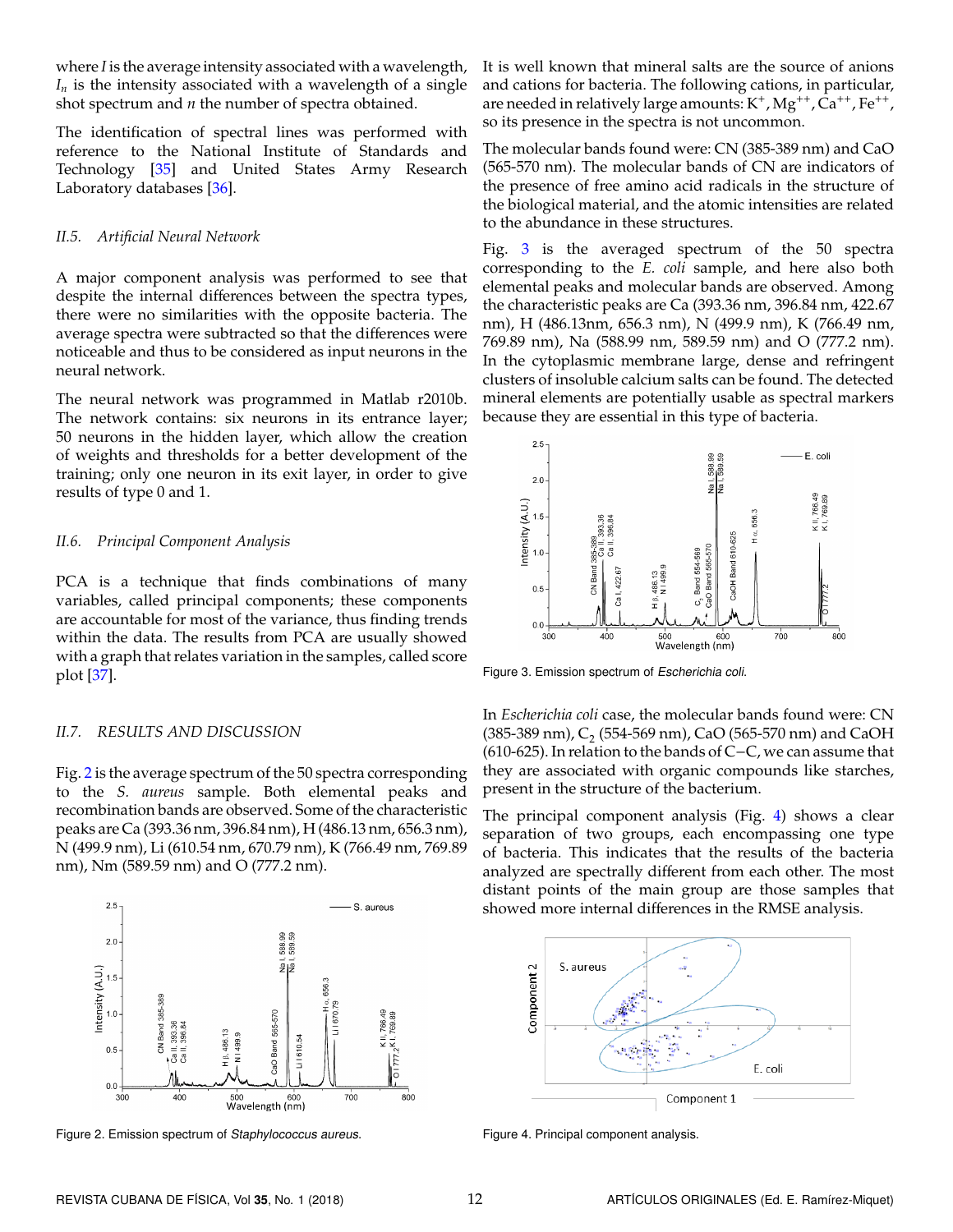The noticeable spectral differences are most clearly seen in Fig. [5,](#page-3-16) where the average spectrum of *E. coli* was subtracted from the average spectrum of *S. aureus*. Among the elemental differences, the Ca II peaks (393.36 and 396.84 nm), the predominant Na I intensity (588.99 nm) and the appearance of K I (766.49 and 769.89 nm) were observed by *E. coli* bacteria. On the part of the sample of *S. aureus*, only the line of Li I (610.54 nm) was considered as a remarkable difference. These differences were considered as input neurons.

<span id="page-3-16"></span>

Figure 5. Spectral remains E. coli - S. aureus.

To train and validate the algorithm of the neural network, we used the 100 LIBS spectra obtained. In this training, the molecular bands were not included in order to verify that the elemental spectral information is enough to perform the discrimination. Of the spectra 70 % were used for the training, 15 % for the validation and 15 % for the internal test process. After completing the data processing in the network, we analyzed the extra spectra for checking the implementation of the network the results are shown in Table [1.](#page-3-17)

<span id="page-3-17"></span>

|  | Table 1. Results of the application of the neural network. |  |  |
|--|------------------------------------------------------------|--|--|
|  |                                                            |  |  |

| Sample | Network Result | Result    |
|--------|----------------|-----------|
|        |                | E. coli   |
| 2      |                | E. coli   |
| 3      |                | E. coli   |
|        |                | S. aureus |
| 5      |                | S. aureus |
|        |                | S. aureus |

The classification according to the values entered in the pre-training network (1 for *E. coli* and 0 for *S. aureus*) is consistent with those obtained after the analysis of external samples. With this, it is verified that the unequivocal classification between two bacteria using a neural net of basic programming is possible.

### III. CONCLUSIONS

The use of LIBS, the excitation of which is carried out using a multi-pulse emission laser, based on a low-cost passive Q: Switch, allows the identification of adequately identified spectra for different types of bacteria.

It is demonstrated that it is possible to use a neural network to obtain a correct classification of bacteria by LIBS using only spectral information from the elemental emission.

The combination of data processing using a neural network, coupled with the use of a low-cost multi-pulse laser system, can become a very useful tool for the rapid discrimination of bacteria under field conditions.

#### IV. ACKNOWLEDGMENTS

The authors thank the National Polytechnic Institute for the support given for the sabbatical year for Teresa Flores Reyes.

### **REFERENCES**

- <span id="page-3-0"></span>[1] L. Dijkshoorn, A. Nemec, and H. Seifert, Nat. Rev. Microbiol. **5**, 939 (2007).
- <span id="page-3-1"></span>[2] M. Zourob, S. Elwary, and A. P. Turner, Principles of bacterial detection: biosensors, recognition receptors and microsystems (Springer Science & Business Media, New York, USA, 2008).
- <span id="page-3-2"></span>[3] K. W. Lobdell, S. Stamou, and J. A. Sanchez, Surg Clin North Am. **92**, 65 (2012).
- <span id="page-3-3"></span>[4] M. B. Amorín, F. Schelotto, and H. Chiparelli, Agentes de diarrea y gastroenteritis (Librería Médica Editorial, Madrid, España 1999).
- <span id="page-3-4"></span>[5] F. Campanile, D. Bongiorno, M. Perez, G. Mongelli, L. Sessa, S. Benvenuto, F. Gona, P. E. Varaldo, and S. Stefani, J. Glob. Antimicrob. Resist. **3**, 247 (2015).
- <span id="page-3-5"></span>[6] S. Morel, N. Leone, P. Adam, and J. Amouroux, Appl. Optics **42**, 6184 (2003).
- <span id="page-3-6"></span>[7] A. D. and J. C. Miller, in Laser-Induced Breakdown Spectroscopy (LIBS): Fundamentals and Applications, edited by A. W. Miziolek, V. Palleschi, and I. Schechter (Cambridge University Press, London, United Kingdom, 2006).
- <span id="page-3-7"></span>[8] J. L. Gottfried, D. A. Cremers, and L. J. Radziemski, in Handbook of Laser-Induced Breakdown Spectroscopy, Second Edition (Wiley& Sons, New York, 2013), pp. 223.
- <span id="page-3-8"></span>[9] L. Radziemski and D. Cremers, Spectrochim. Acta Part B **87**, 3 (2013).
- <span id="page-3-9"></span>[10] S. N. Thakur, in Laser-Induced Breakdown Spectroscopy (Elsevier, Amsterdam, Netherlands, 2007), pp. 23.
- <span id="page-3-10"></span>[11] R. Noll, H. Bette, A. Brysch, M. Kraushaar, I. Mönch, L. Peter, and V. Sturm, Spectrochim. Acta Part B **56**, 637 (2001).
- <span id="page-3-11"></span>[12] E. Tognoni, V. Palleschi, M. Corsi, and G. Cristoforetti, Spectrochim. Acta Part B **57**, 1115 (2002).
- <span id="page-3-12"></span>[13] J. P. Singh and S. N. Thakur, Laser-induced breakdown spectroscopy (Elsevier, Amsterdam, Netherlands, 2007).
- <span id="page-3-13"></span>[14] N. Melikechi, Y. Markushin, D. C. Connolly, J. Lasue, E. Ewusi-Annan, and S. Makrogiannis, Spectrochim. Acta Part B **123**, 33 (2016).
- <span id="page-3-14"></span>[15] D. W. Hahn and N. Omenetto, Appl. Spectrosc. **66**, 347 (2012).
- <span id="page-3-15"></span>[16] T. Flores, L. Ponce, M. Arronte, and E. de Posada, Opt. Lasers Eng. **47**, 578 (2009).